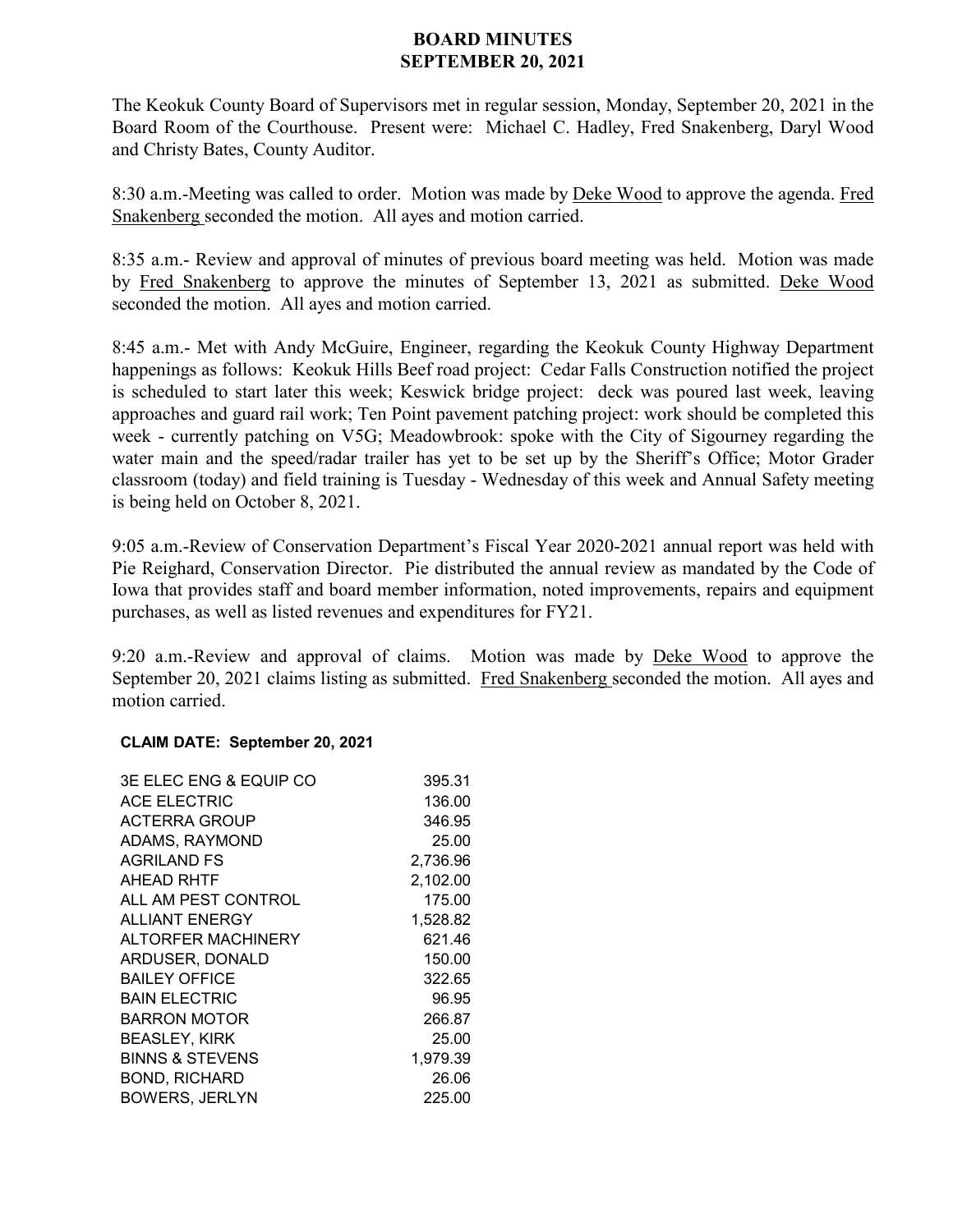| <b>BRIGGS HEALTHCARE</b>          | 197.10    |
|-----------------------------------|-----------|
| <b>BROTHERS MARKET</b>            | 1,849.87  |
| C J COOPER & ASSOC                | 35.00     |
| <b>CARROLL CONST SUPPLY</b>       | 68.22     |
| <b>CENTRAL IA DIST</b>            | 134.00    |
| CLUBB, BONNIE                     | 229.50    |
| COBB OIL CO                       | 663.30    |
| <b>COPELAND AUTO &amp; TOWING</b> | 1,097.93  |
| <b>COX SAN &amp; RECYCLING</b>    | 35.00     |
| <b>DOUDS STONE</b>                | 64,511.21 |
| ELLIOTT BULK SERV                 | 2,394.02  |
| <b>EXCEPTIONAL EDGE</b>           | 200.00    |
| <b>FORCE AMERICA</b>              | 26.12     |
| FOUR OAKS FAM & CHILD SERV        | 1,306.20  |
| <b>GALLS LLC</b>                  | 285.85    |
| <b>GOV'T FORMS &amp; SUPPLIES</b> | 60.49     |
| <b>GRP &amp; ASSOCIATES</b>       | 57.00     |
| H & M FARM & HOME                 | 509.39    |
| HACKERT'S WOOD PRODUCTS           | 900.00    |
| HAMMEN, JARED                     | 130.45    |
| <b>HARRINGTON SEED SALES</b>      | 149.25    |
| <b>HICKENBOTTOM</b>               | 134.70    |
| <b>HOLIDAY INN</b>                | 861.80    |
| HUFFMAN, KATE                     | 300.00    |
| IA DEPT PUBLIC SAFETY             | 1,278.00  |
| <b>IACCVSO</b>                    | 60.00     |
| <b>IAN TREASURER</b>              | 73.00     |
| IA STATE ASSOC OF                 | 650.00    |
| <b>ASSESSORS</b>                  |           |
| IA'S CO CONSERVATION SYS          | 675.00    |
| <b>IPAC</b>                       | 3,000.00  |
| KEOKUK CO HWY DEPT                | 60.73     |
| <b>KEOKUK CO TREASURER</b>        | 5,592.00  |
| <b>KEOKUK CO HEALTH PLAN</b>      | 5,063.17  |
| <b>KONE INC</b>                   | 184.28    |
| LISCO/LTDS                        | 407.47    |
| <b>MAHASKA CO ENV</b>             | 3,750.00  |
| MID-AMERICA PUB CO                | 563.82    |
| <b>MID-AMERICAN RESEARCH</b>      | 4,730.27  |
| <b>MISC ON MAIN</b>               | 133.90    |
| <b>MULTI-COUNTY OIL</b>           | 8,519.62  |
| O HALLORAN INTERNATIONAL          | 1,119.94  |
| PHELPS AUTO                       | 748.00    |
| QUINN, CHERYL                     | 200.00    |
| <b>REIGHARD, CURTIS</b>           | 300.00    |
| <b>RIVER PRODUCTS CO</b>          | 69,200.95 |
| <b>RJ THOMAS MFG CO</b>           | 3,966.00  |
| <b>SCHNEIDER GEOSPATIAL</b>       | 11,400.00 |
| <b>SEAT TREASURER</b>             | 150.00    |
| <b>SIGOURNEY LUMBER CO</b>        | 38.97     |
| <b>SIGOURNEY TREECARE</b>         | 450.00    |
| <b>SINCLAIR TRACTOR</b>           | 283.34    |
| <b>STATE HYGIENIC LAB</b>         | 34.00     |
|                                   |           |